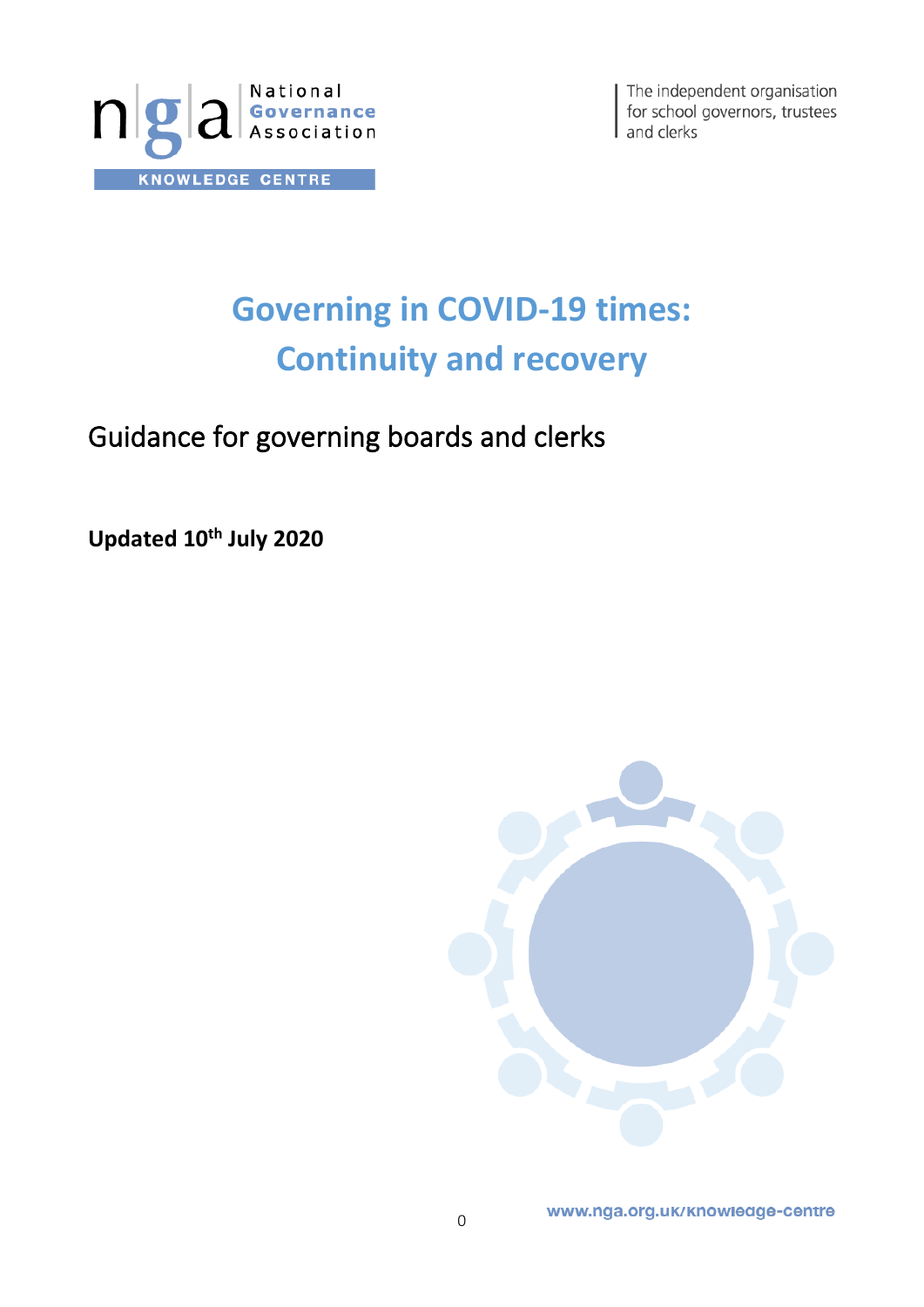

## National Governance Association

The National Governance Association (NGA) is the membership organisation for governors, trustees and clerks of state schools in England.

We are an independent, not-for-profit charity that aims to improve the educational standards and wellbeing of young people by increasing the effectiveness of governing boards and promoting high standards. We are expert leaders in school and trust governance, providing information, advice and guidance, professional development and e-learning.

We represent the views of governors, trustees and clerks at a national level and work closely with, and lobby, UK government and educational bodies.

## **Contents**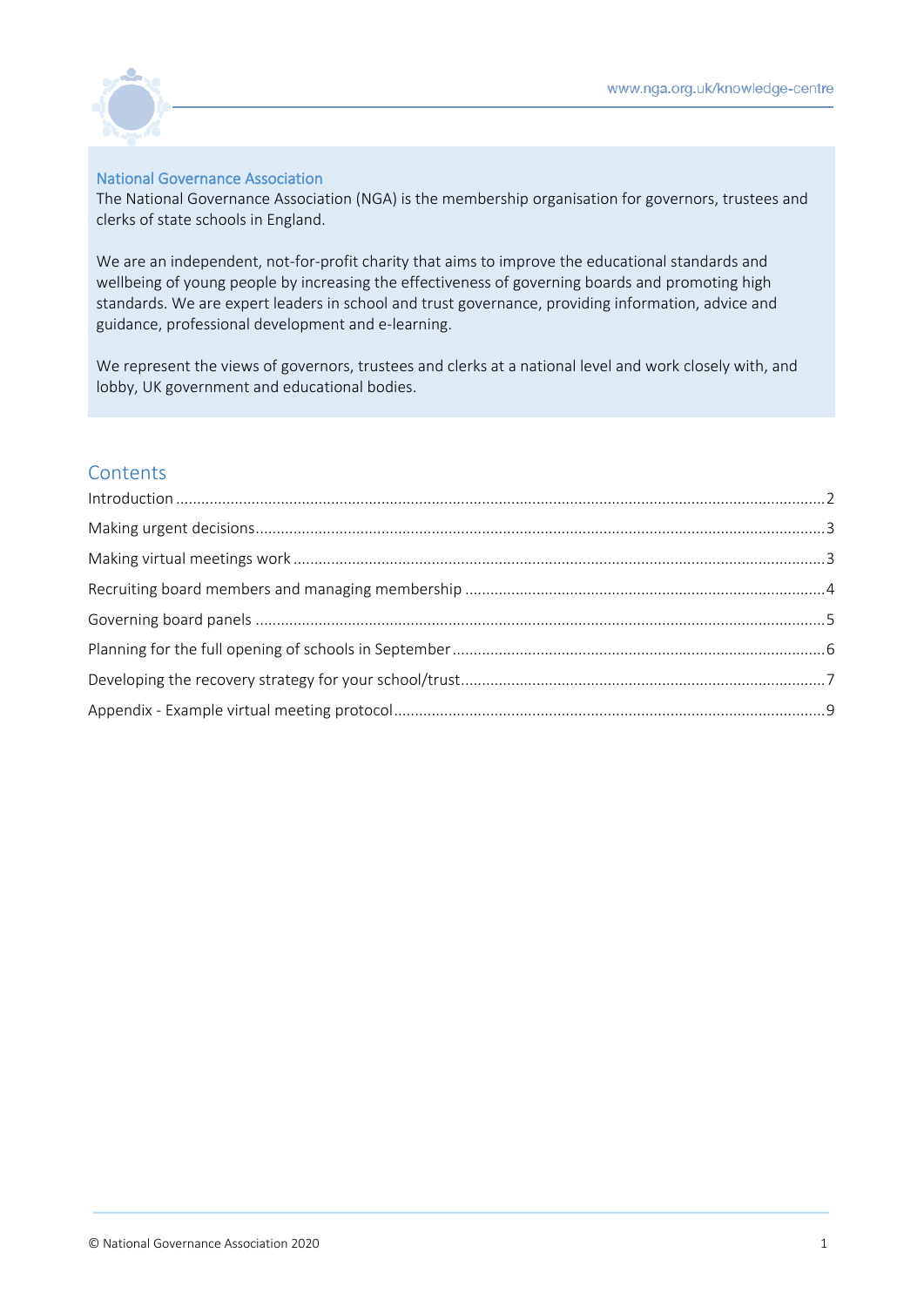

# <span id="page-2-0"></span>Introduction

Whilst schools have been partially closed, chairs, clerks and school leaders have worked together to ensure governing boards continue to function. School leaders and governing boards are now turning their attention to planning for all pupils to return to school full-time from the beginning of the autumn term.

This guidance is relevant to all types of state school and multi academy trusts in England. It details:

- maintaining good governance and business continuity whilst government guidance advises against meeting in person
- **•** the governing board's role in monitoring risk assessments and the control measures needed for schools to open fully in September
- considerations for longer term COVID-19 recovery and strategy

## The value of effective clerking

Clerks and governance professionals provide invaluable advice and support, particularly whilst governing boards adopt different ways of working. Boards should recognise this by ensuring that their clerk/governance professional has the resources and time they need to do their job well. This may require a different routine for planning meetings with the chair and school leader or help with setting up a virtual meeting. It is crucial that the continuity of the clerking service is maintained, including timely payment for the work they undertake.

## Further NGA guidance is available:

[Webinar: planning for the autumn term, what do boards need to know](https://www.nga.org.uk/News/Webinars.aspx) [COVID-19 frequently asked questions](https://www.nga.org.uk/Knowledge-Centre/Executive-leaders-and-the-governing-boards/Frequently-Asked-Questions-on-Coronavirus-(COVID-1.aspx)

## NGA's GOLDline advice service

NGA's [GOLDline advice service](http://www.nga.org.uk/Membership/GOLDline-The-NGA-Advice-service.aspx) has provided an essential service to all governing boards with governance questions during the COVID-19 period. The service is available to all boards until September when it reverts to a service for NGA GOLD members.

Our annual GOLD membership is £275 for boards and provides access to all our best practice resources and expert tailored advice. [Sign up](https://www.nga.org.uk/Membership/Membership-types/GOLD-Governing-Board.aspx) to help your board save time and develop professional governance.

Contact GOLDline by email: [gold@nga.org.uk](mailto:gold@nga.org.uk) or by calling 0121 237 3782. NGA GOLD members are asked to make a request through the usual route.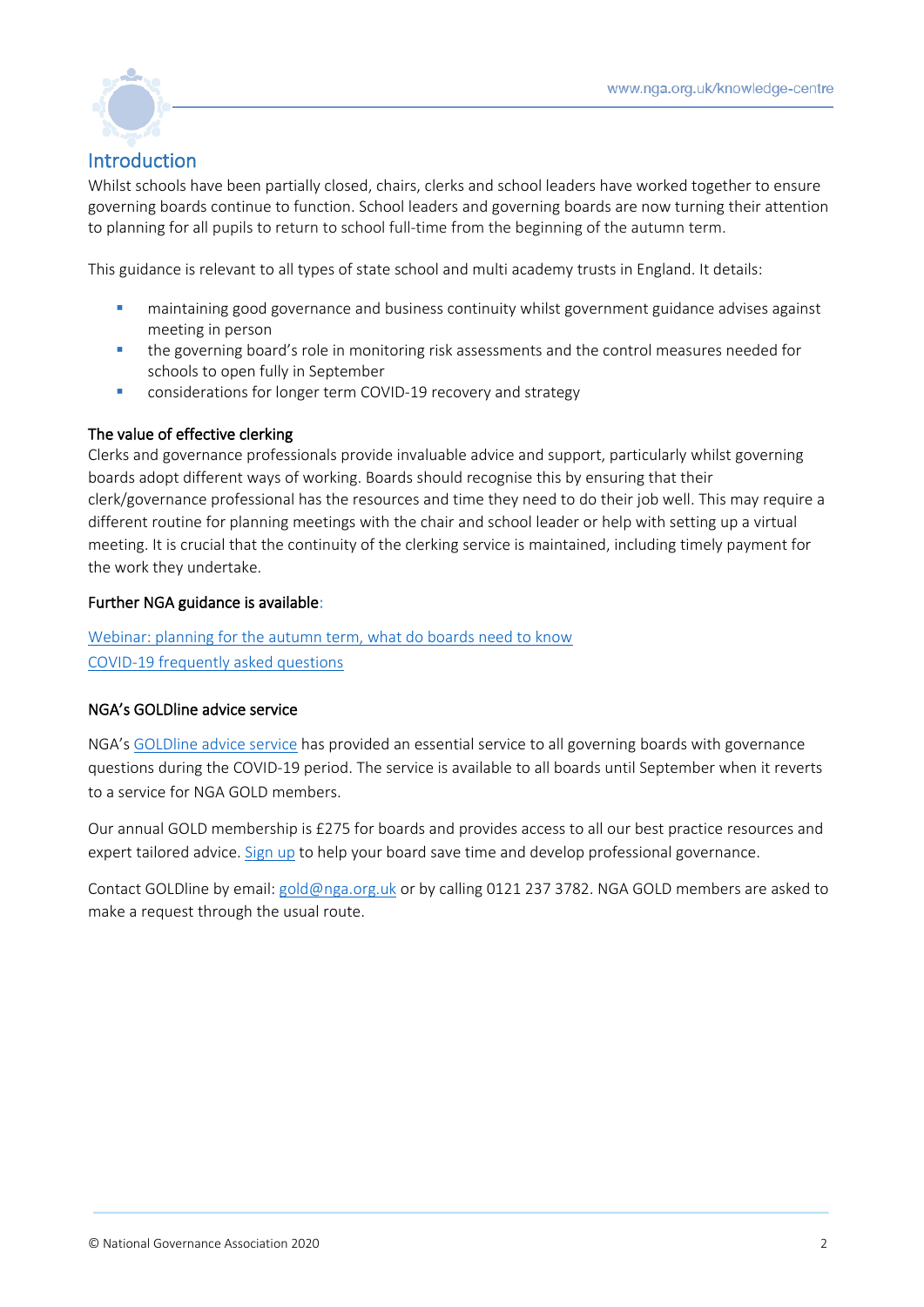

## <span id="page-3-0"></span>Making urgent decisions

Ideally, all decisions should be made collectively by the governing board. In circumstances where an urgent decision needs to be taken but it is not possible to convene a virtual meeting, governing boards should refer to their clerk for advice. Maintained school governance [procedures regulations](http://www.legislation.gov.uk/uksi/2013/1624/regulation/8/made) set out the provision for the delegation of functions to the chair or vice chair (if the chair is unable to act). This is appropriate when a delay in decision making is likely to be seriously detrimental to the interests of the school, a pupil, parent or member of staff. In the case of academy trusts and academy committees (LGBs), chairs and vice chairs delegated functions will depend on the provision made in schemes of delegation or by trustee resolution.

## <span id="page-3-1"></span>Making virtual meetings work

Governing boards have adapted to virtual meetings, just as wider society has adapted to using technology to work from home and stay in touch with family and friends. We anticipate that even when social distancing rules allow face-to-face meetings to resume, that governing boards will opt to combine face-to-face and virtual meetings to aid efficiency.

Most governing boards have approved their arrangements for participating and voting in meetings by telephone or video conference using the provision within maintained school governance [procedures](http://www.legislation.gov.uk/uksi/2013/1624/regulation/8/made)  [regulations,](http://www.legislation.gov.uk/uksi/2013/1624/regulation/8/made) academy articles of association and academy committee terms of reference. Trust boards also have the option of making decisions via written resolutions.

NGA advocates holding virtual meetings over conducting business and voting via email. The exchange of emails lacks immediacy, restricts interaction in real time, can result in losing track of contributions, and makes recording problematic for the clerk/governance professional. All governing boards should refer to their clerk for advice.

A simple protocol or set of ground rules (agreed by the board and documented by the clerk/governance professional) should be in place to cover virtual meeting practices. The protocol could acknowledge existing policies relating to data protection, appropriate use of ICT and maintaining confidentiality etc. *An example protocol for virtual meetings is included as an appendix to this guidance.*

We recommend that boards take the following steps to make their virtual meetings effective:

## 1. Decide what form the virtual meeting will take

A conversation between the chair, head teacher/CEO and clerk will help identify what form of virtual meeting (conference call, video conference or online platform) is preferable for the governing board.

## 2. Provide clear instructions and offer support where necessary

Participants need clear instructions on how to join the meeting. Instructions are best provided by the clerk as part of their duty to convene the meeting and circulate papers. The clerk/governance professional may use expertise from the within school/trust or the board to help participants access the meeting.

## 3. Test the system platform

If it's the first time the governing board has held a virtual meeting, a test will make sure the platform or system being used works in practice.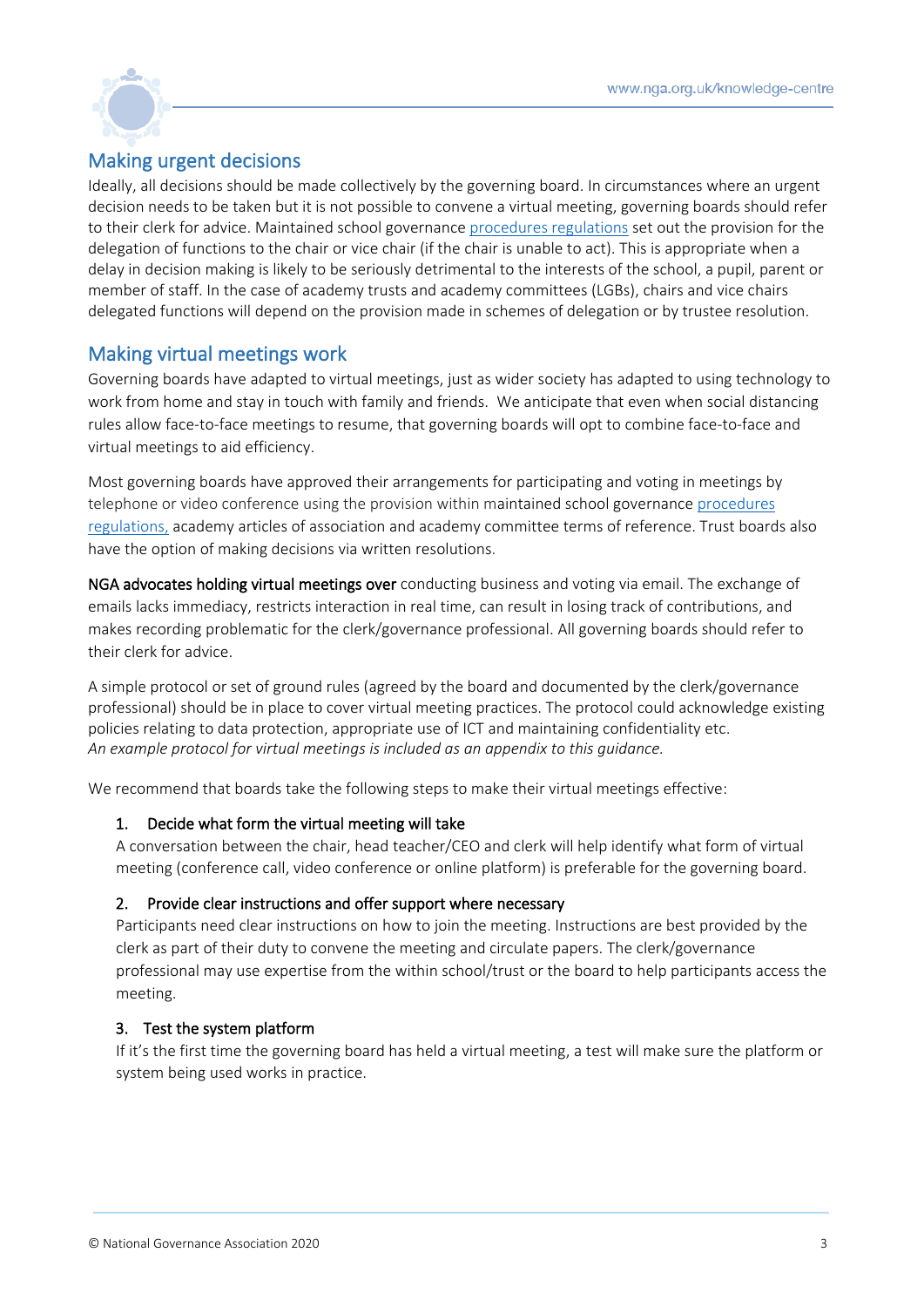

## 4. Pre-meeting preparation by the chair and clerk/governance professional

As usual, make time to discuss what's on the agenda, how much time is needed for each item, likely questions and required outcomes.

Chairs and clerks should support governors/trustees who find electronic communication challenging. A phone call to talk through how to join a meeting can increase confidence and maintain inclusivity.

## 5. Set the tone and explain the rules of engagement for the meeting

Make clear the importance of:

- joining on time
- signing a digital attendance sheet
- keeping to the agenda
- using your mute button to minimise background noise
- using the chat facility to submit questions or make comments
- allowing additional time for participants to refer to documents

Seeing other meeting participants on screen makes remote communication easier and keeps everyone engaged, so it's worth encouraging everyone to use their webcams if possible.

## 6. Evaluate and learn from experience

Don't be deterred by things that don't work perfectly to begin with. Take a note of what worked well, what could work better and apply this to future meetings.

## GDPR considerations

The duties of schools and governing boards in relation to GDPR has not changed and so this remains a priority. Governing boards must ensure that when meeting remotely they continue to have regard to the school's policies on data protection as referred to in the example protocol in the *Appendix.*

Governing boards must be satisfied that the school/trust online security is robust and data protection policies continue to be adhered to by staff. Consider:

- Is the equipment that staff are using remotely secure for data protection purposes?
- Are internal procedures for data protection continuing to be followed?
- **■** Is data sharing with external parties being conducted in accordance with the GDPR?
- Are staff clear on the procedures around handling personal data when working remotely?

## <span id="page-4-0"></span>Recruiting board members and managing membership

Maintained school governance regulations and some articles of association do not allow the terms of office of elected governors to be extended and governing boards have been unable to complete governor/trustee elections whilst schools have been partially closed. Holding governor and trustee elections in/from September may prove problematic whilst control measures are still in place that restrict the number of people visiting the school site to the essential minimum.

The latest [school governance update](https://www.gov.uk/government/publications/school-governance-update/school-governance-coronavirus-covid-19-june-update--2) from DfE advises a pragmatic approach, suggesting boards continue to function with vacancies where necessary and practical.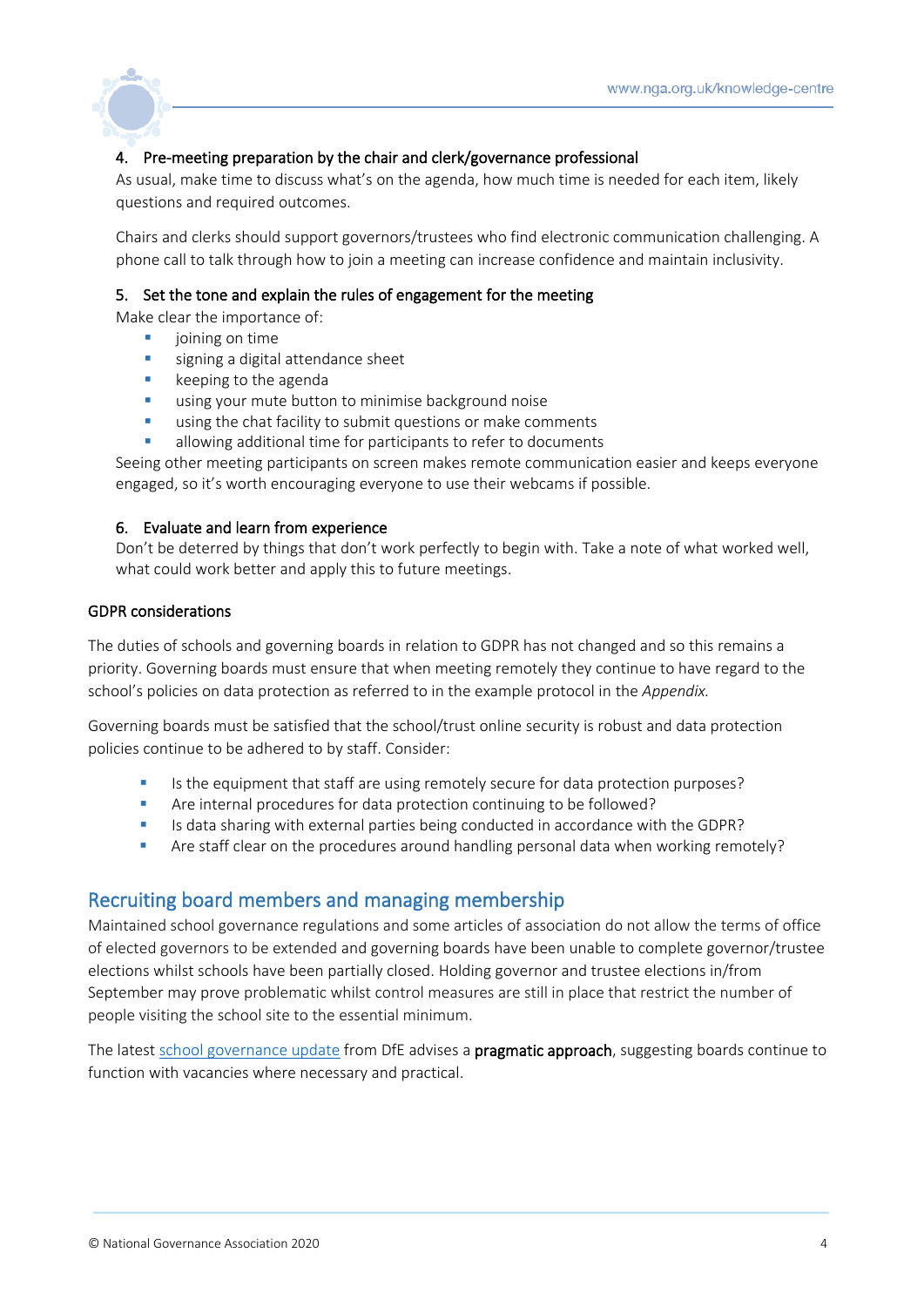

NGA's advice to governing boards in this situation is:

- to function with vacancies until such time it possible to hold governor/trustee elections and/or
- to use governors/trustees whose terms have expired in an associate and/or advisory capacity

Governing boards can continue to identify and recruit new volunteers to the board. Active volunteers registered on [Inspiring Governance](https://www.inspiringgovernance.org/recruiting-governors/) have confirmed that they are still keen to connect with governing boards and are happy to be interviewed using video conference calls.

## <span id="page-5-0"></span>Governing board panels

The work of most governing board panels has been on hold whilst schools have been partially closed.

## **Complaints**

Complaints hearings currently on hold should be kept under review with a view to restarting them in September. This may be a face to face hearing, if this is possible whilst adhering to social distancing rules, or a hearing that is conducted using video conferencing.

## Exclusions

Normal timeframes for reviewing exclusions, including governing board and independent panel reviews, have remained in place. However, DfE advice has given governing boards and arranging authorities discretion to assess the facts of each case and decide whether the review needs to be delayed until reasonably practicable, or whether to proceed using technology such as video conferencing. Once schools are fully open in September, governing boards should consider how to proceed with outstanding exclusion reviews as they would do with complaints (above).

## Recruiting senior leaders

Some governing boards have decided to delay the process of recruiting senior leaders during the period that schools have been partially closed. This is either for logistical reasons or because they think that using alternative technology does not provide opportunity for all parties to engage appropriately or reliably.

These decisions will need to be reviewed from September in the context of social distancing guidelines and considering the risk of further delay.

The process of shortlisting candidates and ratification can be straightforward using video conferencing technology. However, the selection process will need to be carefully adapted. Choose selection activities which explore the candidate's suitability for the post (avoid selecting activities based on suitability for video conferencing). We recommend that governing boards seek the advice of an HR and school improvement professional as appropriate.

## Other HR and organisational matters

Partial school closures have disrupted a wide range of professional and organisational matters within schools and trusts including performance management and appraisal, pay progression decisions, restructuring decisions as well as disciplinary and capability procedures. NGA, the Association of School and College Leaders (ASCL) and the National Association of Headteachers (NAHT) have provided [joint guidance](https://www.nga.org.uk/getmedia/88c9f00b-a84f-4946-b960-e7a3bc401b77/NAHT-ASCL-NGA-guidance-on-the-conduct-of-schools-in-light-of-the-pandemic-Final_1.pdf) on the conduct of schools on professional matters in light of COVID-19. NGA expects that school leaders will respond flexibly with care, due diligence and concern for the mental health and wellbeing of those working in schools.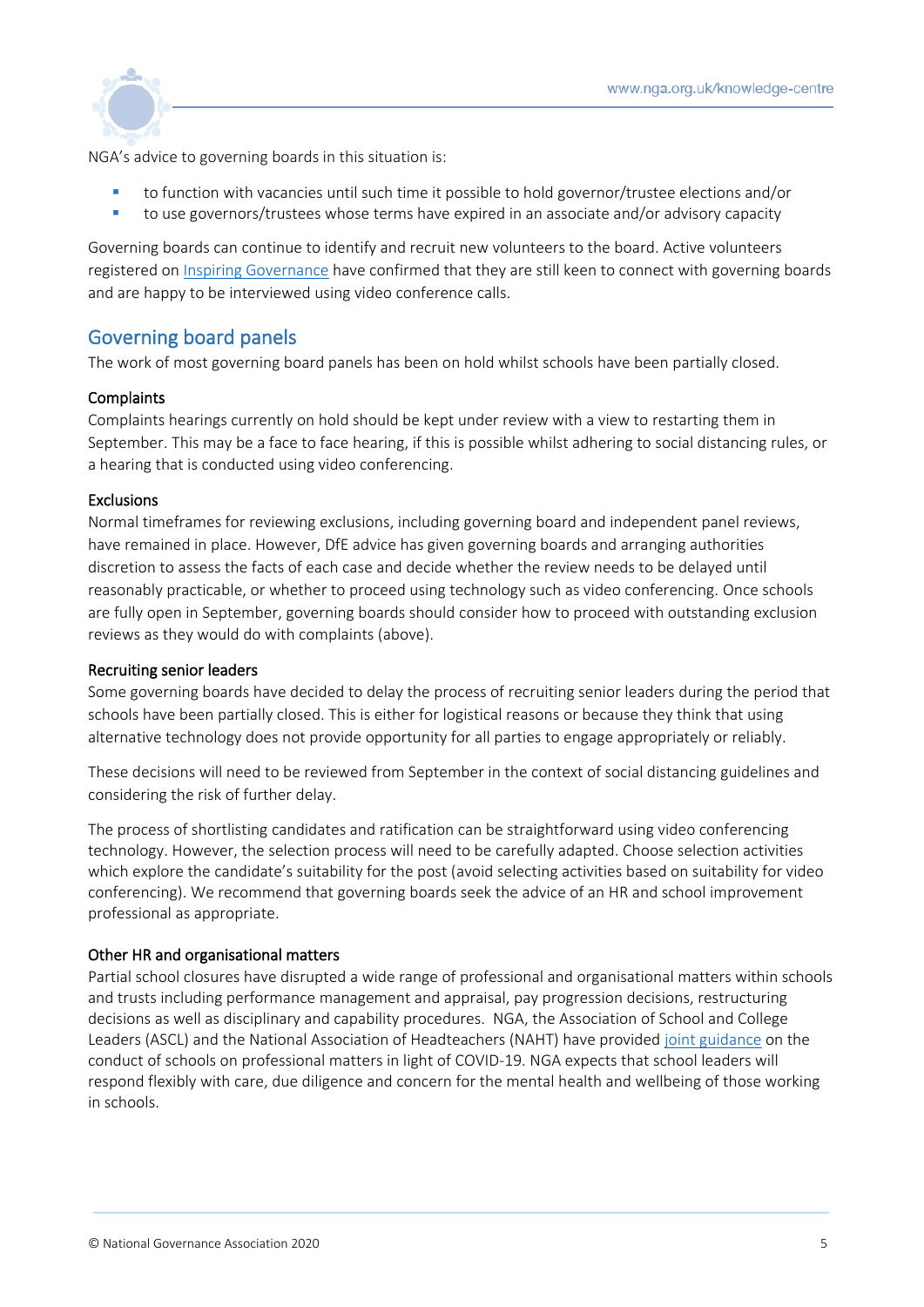

# <span id="page-6-0"></span>Planning for the full opening of schools in September

Schools will welcome back all pupils in September. The DfE have produced [operational guidance](https://www.gov.uk/government/publications/actions-for-schools-during-the-coronavirus-outbreak/guidance-for-full-opening-schools) to support all schools in achieving this. The guidance makes clear that every school will also need to plan for the possibility of local lockdown and how they will ensure continuity of education.

It is advisable for governors/trustees to read the DfE guidance and for governing boards to meet before the end of the academic year to review their school/trust plans for full opening. If a board meeting is not possible, some form of consultation between members of the board and school leaders should take place. The meeting should consider how the guidance is being used to support risk assessment and subsequent plans.

The governing board's employment responsibilities include taking reasonable steps to make sure staff and pupils aren't exposed to health and safety risks. Carrying out risk assessment and monitoring remains the duty of executive leaders. However, governing boards should support and engage with this process through:

- testing risk assessments and plans for robustness (referring to the control measures detailed within DfE guidance)
- **•** ensuring effective communication with stakeholders: listen to and address the concerns of parents, pupils and staff

## Monitoring the risk assessments and plans for full opening

Whilst it is not possible to ensure a totally risk-free environment, governing boards should seek assurances from their school leaders on the following aspects linked to full opening in September:

- the implementation of control measures to manage COVID-19 risks (government guidance specifies the measures that must be put in place, but schools need to consider how best to apply these controls in their own setting)
- **E** contingency planning: in the event of a local outbreak, schools may need to close temporarily. Flexible plans will need to be made to manage closure (this might include remaining open for vulnerable children only)
- **•** remote education provision: in a local lockdown scenario, these plans will need to be deployed immediately and align with in-school provision
- the school's approach to teaching a broad and balanced curriculum from September 2020
- **•** the school's plans for the re-engagement of pupils and securing regular attendance. The DfE have published a [behavior and attendance checklist](https://assets.publishing.service.gov.uk/government/uploads/system/uploads/attachment_data/file/899384/Checklist_for_school_leaders_on_behaviour_and_attendance.pdf) for school leaders to support full opening.
- how issues and concerns raised by staff, their representatives and wider stakeholders have been sought and taken into account

The Health and Safety Executive (HSE) expect organisations who employ more than 50 people to publish their health and safety risk assessments. It is wise in our view for all schools/trusts, regardless of the number of staff they employ, to share their risk assessment with stakeholders, for example by publishing it on their website. This will demonstrate transparency and help to instil confidence that the risks (associated with the full opening of the school) have been considered and, as far as possible, mitigated for.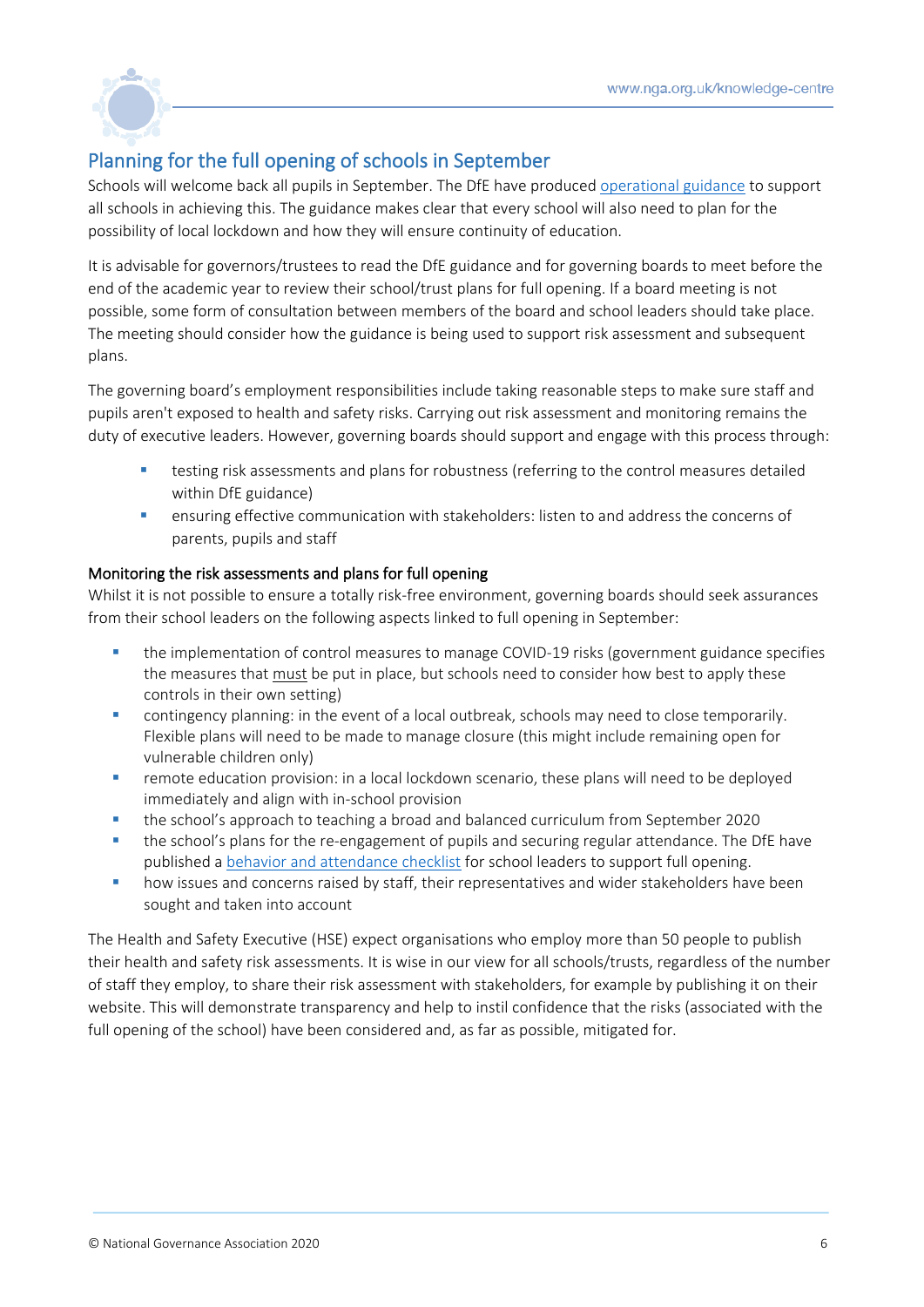

# <span id="page-7-0"></span>Developing the recovery strategy for your school/trust

Governing boards and their school leaders will need time to assess the impact that COVID-19 lockdown/partial closure has had on their whole school community and to plan a way forward. This is likely to lead to a reframing of the strategic priorities for the school/trust, at least in the short term. We recommend that governing boards schedule a strategy review discussion with their school leaders at the earliest available opportunity.

The aim of the strategy review discussion **should not be** to overhaul the school/trust improvement plan or the governing board's strategic plan. It should not result in school leaders radically changing or amending the timetable (teaching of the school's curriculum needs to start immediately).

The aim of the strategy review discussion should be for the board and school leaders to identify their priorities for the academic year, which stem from the immediate task of reinstating school routines and assessing the readiness of pupils to learn. Priorities that cover:

- the support needed for vulnerable and disadvantaged pupils
- **•** the assessment of the physical, mental health and wellbeing throughout the school
- building/maintaining powerful welfare and pastoral systems
- **E** engaging wider support where necessary
- collaboration with parents, carers and the wider community

The discussion should generate tangible objectives, milestones and success criteria which cover:

- what the school/trust needs to put in place to deal with issues created or exacerbated by COVID-19
- governance arrangements needed to support and monitor these activities
- any changes to ensure compliance with requirements
- maintaining the productivity, efficiency and effectiveness of the board

## Questions for governing boards to ask about full opening and the recovery strategy

- *a. How do we maintain oversight of the school/trust plans and risk assessments for all pupils returning to school from September?*
- *b. How are we defining the "recovery phase" – is this the next academic year?*
- *c. What are our priority actions for the "recovery phase"?*
- *d. How should we, as a board, monitor and evaluate this?*
- *e. What level of reporting can we expect from senior leaders (that is reasonable and proportionate)?*
- *f. What data can we expect to have available to triangulate with executive reports and other sources of evidence?*
- *g. Should we approach our monitoring differently e.g. appoint different link governor/trustee roles?*
- *h. Should we prioritise reviewing certain policies (e.g. pupil premium) and align them to the "recovery phase"?*
- *i. Are there financial planning and resource implications that the governing board/finance committee need to consider?*
- *j. Should the governing board hold shorter meetings on a more frequent basis during the "recovery phase"?*
- *k. Should we maintain or adapt our existing committee structure during the recovery phase?*
- *l. Have we accounted for statutory compliance and annual tasks that still need to be undertaken throughout the year?*
- *m. Have we considered the board's own development needs during this period?*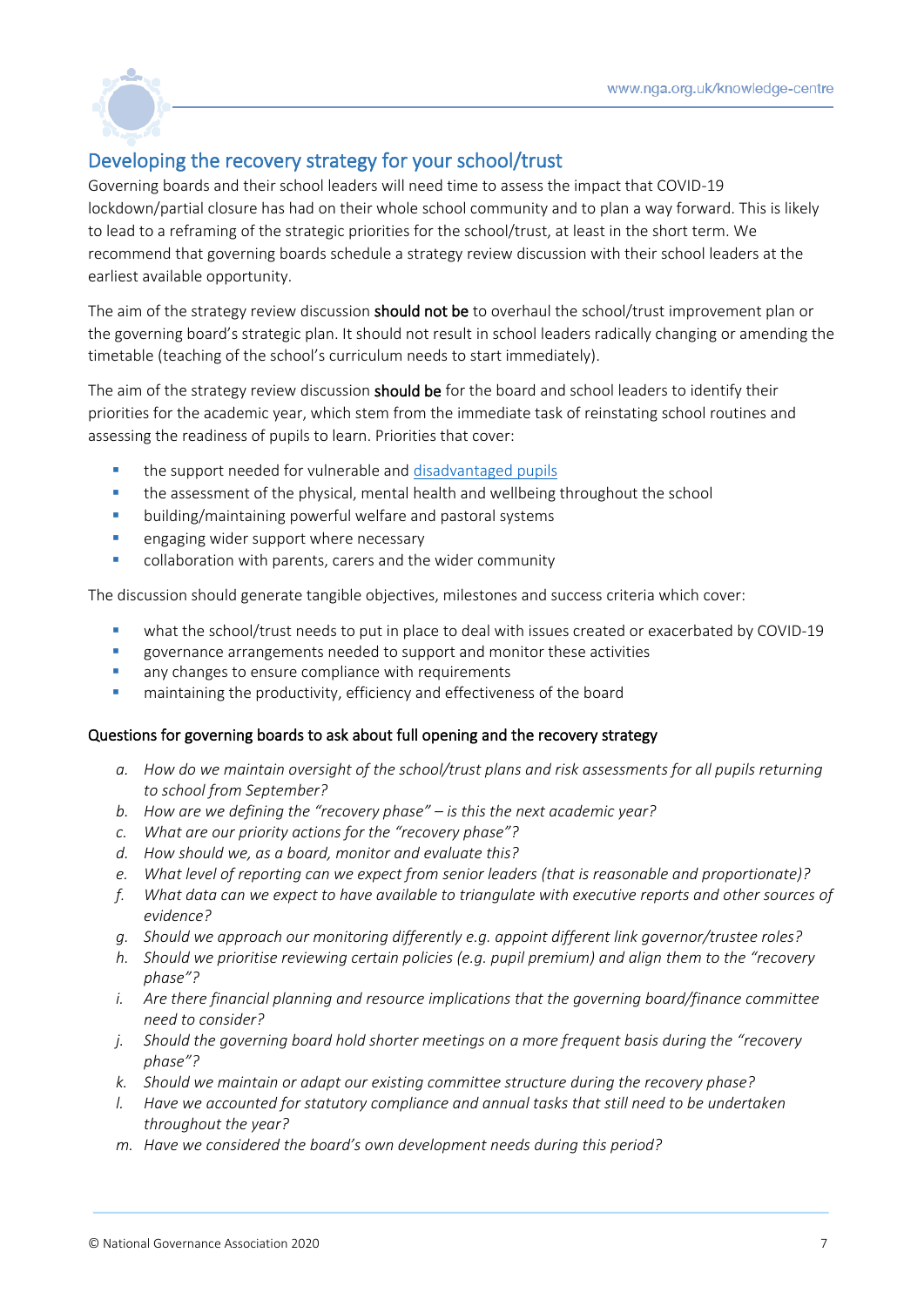

## Virtual governance from September

We anticipate that governing boards will continue to hold virtual meetings, mixing them with face to face meetings when social distancing allows. We also anticipate that they will use video conferencing in other ways such as recruiting senior leaders (see page 5) and new members of the board. This approach supports good meeting attendance and promotes more sustainable ways of working.

## Reinstating local governance in multi academy trusts

Some MATs suspended local governance arrangements during the pandemic in order to relieve operational pressures and provide a more co-ordinated approach to decision making. NGA encourages these MATS to reengage their local governance arrangements at the earliest opportunity from September. The connection that those governing at academy level have with their schools and communities will be of vital importance over the coming months.